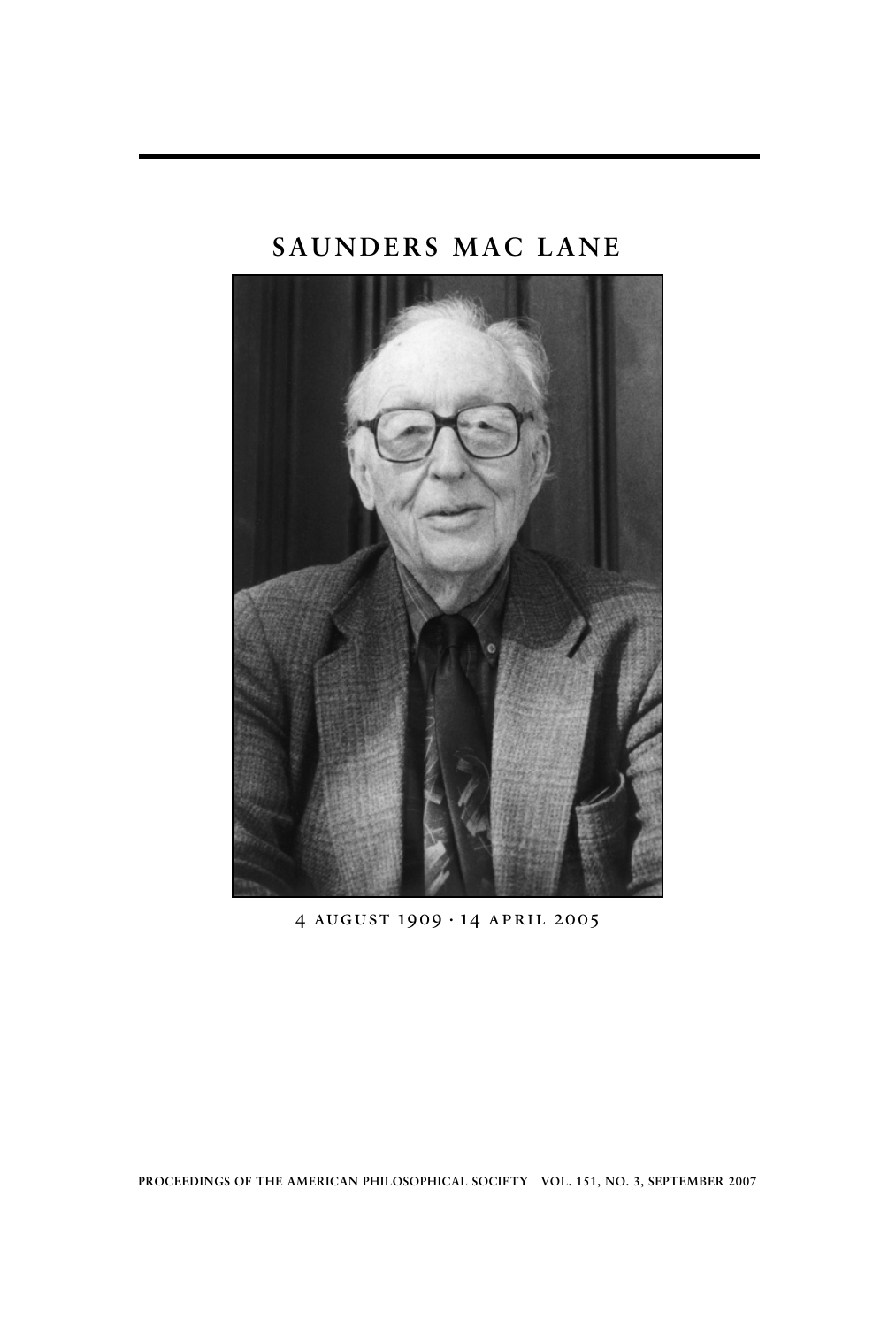AUNDERS MAC LANE was one of the most influential mathematicians of the twentieth century. The sweep of his long and number theory, algebra, and topology as well as the philosophy, history, education, and administration of mathematics. Together with longtime collaborator Samuel Eilenberg, he invented category theory, a contribution to the foundations of mathematics of deep and lasting importance. S AUNDERS MAC LANE was one of the most influential mathematicians of the twentieth century. The sweep of his long and distinguished career includes contributions to the fields of logic, number theory, algebra, and topology

The son of a Congregational minister, Mac Lane had an almost evangelical zeal for all aspects of mathematics, studying it as a devoted disciple, traveling and teaching it like a missionary, delivering fiery, sermon-like lectures, and tending the mathematical flock like a pastor. After degrees from Yale (B.S., 1930), Chicago (M.S., 1931), and Göttingen (Ph.D., 1934), and stints at Yale, Harvard (twice), and Cornell, he settled at the University of Chicago, where he remained for more than fifty years. He succeeded Marshall Stone as chair of mathematics at Chicago in the 1950s, when that department was perhaps the world's best. He was at different times president of the American Mathematical Society and the Mathematical Association of America and vice president of the National Academy of Sciences and of the American Philosophical Society, to which he was elected in 1949. He published more than a hundred research papers and six books, and supervised some fifty dissertations. His many contributions and achievements were justly recognized in the form of numerous honorary degrees, prizes, fellowships, and awards, including in 1989 the National Medal of Science, our nation's highest honor for achievement in the sciences.

As a student in David Hilbert's Göttingen of the early 1930s, Mac Lane had learned the new style of abstract algebra in the lectures of Emmy Noether. His first textbook, *A Survey of Modern Algebra* (Macmillan, 1941; coauthored with Garrett Birkhoff), brought the abstract style home and became a classic. The invention of category theory shortly thereafter was driven by his research in algebraic topology. Under the influence of Noether, Birkhoff, and Marshall Stone, he and Eilenberg essentially invented the new field of "homological algebra," which intended to describe geometric objects and relations in terms of associated algebraic ones with which one could calculate—a task at which Mac Lane was particularly skilled. This description required the development of an entirely new language and set of tools, i.e., category theory, the basics of which were first published in 1945 (Eilenberg and Mac Lane, "General Theory of Natural Equivalences," *Trans. Am. Math. Soc.* 58:231–94).

By definition, a *category* consists of "objects" *A, B, C*, . . . and "arrows"  $f: A \rightarrow B$ ,  $g: B \rightarrow C$ , ... with each arrow associated formally as indicated to a pair of objects as its "domain" and "codomain," and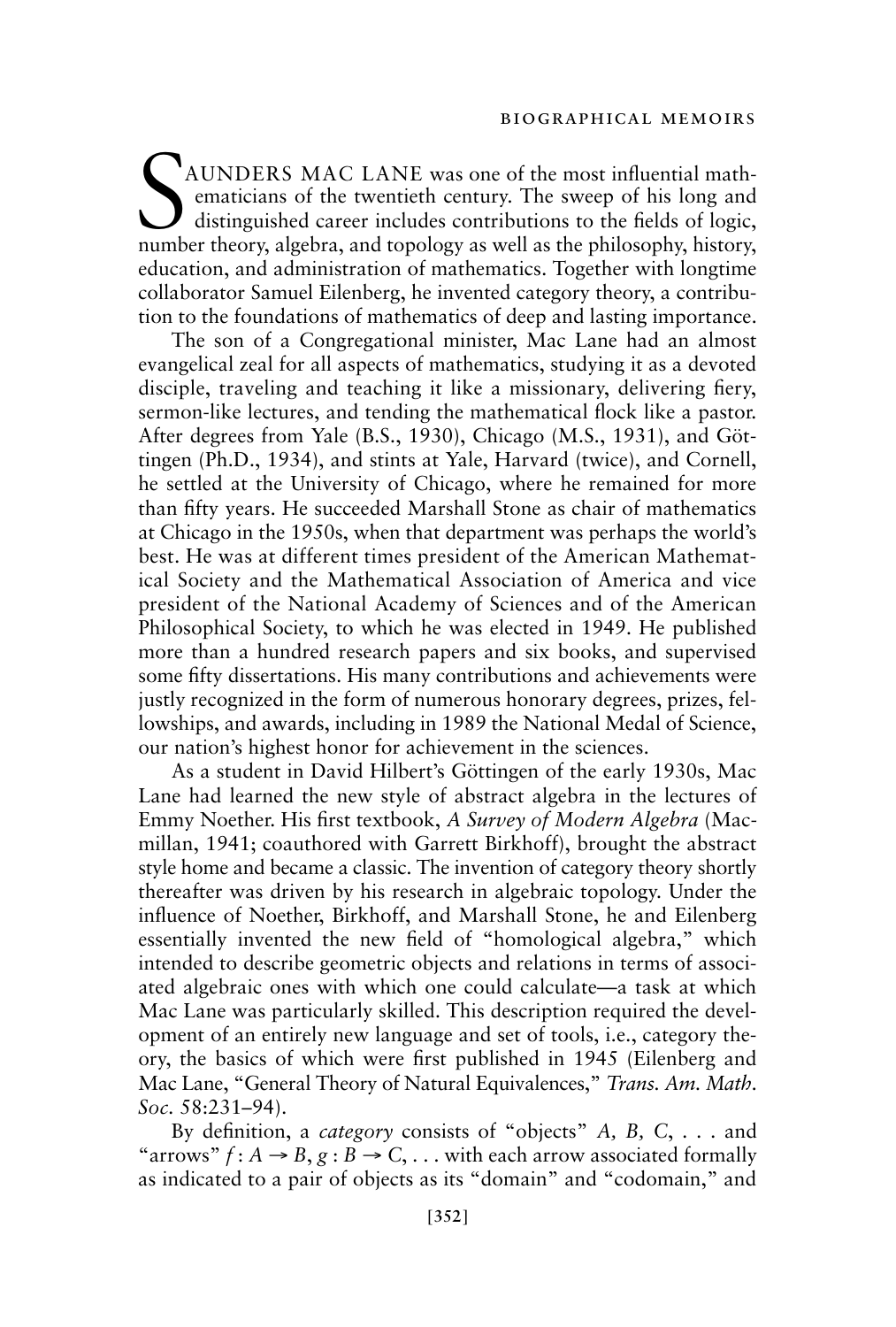with each object *A* having an "identity" arrow  $1_A : A \rightarrow A$ , and each composable pair of arrows having a formal "composite"  $g \circ f : A \to C$ . These operations of composition and identity arrows are postulated to satisfy the familiar associativity and unit laws, **Q:** ! **symbol correct?**

$$
h \circ (g \circ f) = (h \circ g) \circ f
$$
  
\n
$$
f \circ 1_A = f = 1_B \circ f
$$

for any  $f: A \rightarrow B$ ,  $g: B \rightarrow C$ ,  $h: C \rightarrow D$ , making the entire collection of objects and arrows something akin to an abstract group. A simple example of a category has all finite sets as the objects and all functions between them as the arrows, with the usual identity function and composition of functions as the operations. The definition is general enough, however, to capture all manner of different structures and compare them (via "functors," which are mappings between categories) as regards those constructions and properties that can be specified in this "impoverished" language of objects and arrows—and thus only in terms of mappings between objects with the same structure, i.e., in the same category. Here we recognize the legacy of Felix Klein's *Erlanger Programm* (via Mac Lane's training at Göttingen), according to which a species of mathematical structure is determined by preservation under a preselected system of mappings.

The real power of these methods is hardly evident from the definitions, however, and the early reaction to category theory was rather mixed; there were complaints about the reformulation of known results in a jazzy new language. The practical success of this language eventually dispelled any skepticism, however, and today wide swaths of mathematics cannot even be formulated without it. Indeed, its use has revolutionized the foundations and practice of modern algebra and related fields like algebraic topology, geometry, and number theory.

If the area under the curve of Mac Lane's career represents the bulk of his research in the various branches of mathematics, the long arc of it begins and ends in logic. His doctoral thesis in logic was supervised by Paul Bernays and Hermann Weyl. It was completed in a rush after Hitler's rise to power and during the disintegration of the German university, as Jews were dismissed from their posts, and many of their colleagues either resigned in protest or fled in caution. Bernays was dismissed in 1933, and Mac Lane switched to Weyl in order to finish. (See Mac Lane, "Mathematics at Göttingen under the Nazis," *Notices AMS* 42 [1995]: 1134–38.) When Bernays rejected his first proposals, Mac Lane wrote home of his frustration with the "utter lack of philosophic grasp of the local professors toward my thesis," saying that he was "prepared to transfer to the University of Vienna, where there are many who think as I do"—presumably a reference to the "Vienna Circle" logicians Rudolf Carnap and Kurt Gödel.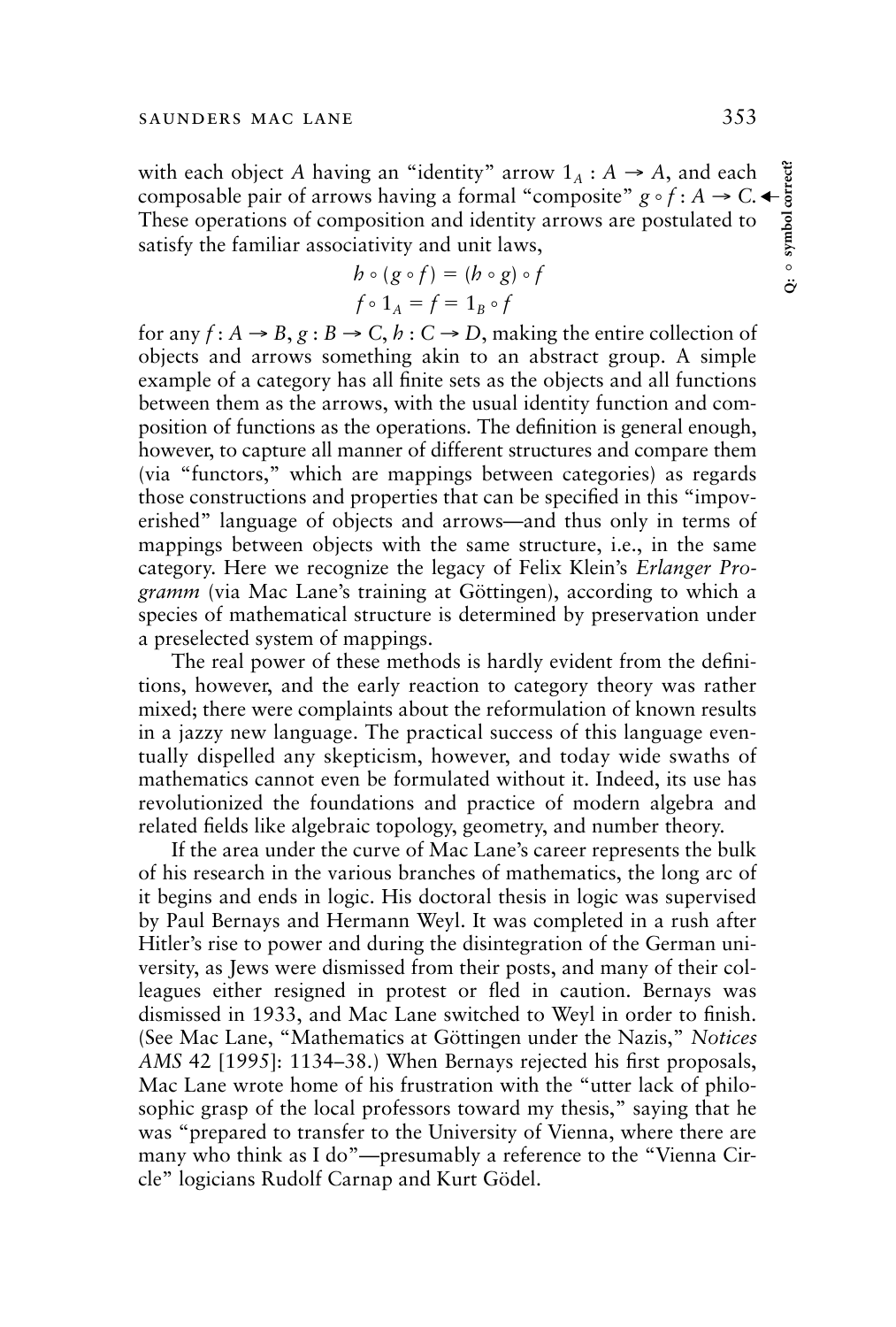Bernays was eventually persuaded after a meeting in which Mac Lane "told him of the philosophical aim" of the thesis.<sup>1</sup> The only evidence of this "aim" in the dissertation, entitled "Abbreviated Proofs in Logical Calculus," is in the concluding section, where he briefly discusses the notion of a "guiding idea," which is something like an overarching conception that is both precise and general, and which, he says, should serve as the basis for the determination of the particulars, not only of proofs, but of "all mathematical processes," such as theories and operations. This conception, he says, "suggests a vast and important field of study for mathematical logic: the study of the structure of the elements of mathematics and the determination of this structure through guiding ideas." Moreover, such an investigation, he says, "should strengthen the connection between mathematical Logic and Mathematics; for a successful consideration of the structure of Mathematics must obviously begin with Mathematics itself. From this point of view, mathematical Logic should not become a separate and highly specialized field in itself " (*Abgekürzte Beweise im Logikkalkul* [Göttingen, 1934], 61). It hardly requires pointing out that these remarks could now easily be taken as applying to Category Theory.

At his first posts at Yale and Harvard, while still looking for a permanent position, Mac Lane found that Göttingen-style algebra was in much greater demand than Göttingen-style logic, and he was quick to oblige. He maintained an active interest in logic, however, and wrote numerous reviews of important recent works. In one such review, of Carnap's *Logical Syntax of Language* (*Bulletin AMS*, 1938), he observed that there was a crucial flaw in the all-important definition of "logical validity." Carnap had attempted to define the "logical symbols" as the largest collection of symbols such that every sentence constructed only from them is logically determinate, and Mac Lane observed that there need be no unique such maximal set. The situation is, of course, similar to one arising often in algebra, as he surely recognized. Mac Lane concluded, "Such technical points might raise doubts as to the philosophical thesis Carnap wishes to establish here: that in any language whatsoever one can find a uniquely defined 'logical' part of the language, and that 'logic' and 'science' can be clearly distinguished" (p. 174; see also pp. 173–75). This point would later be the nub of an influential critique of Carnap by Mac Lane's Harvard colleague and friend W. V. O. Quine, leading to much logical research and philosophical debate. Mac Lane kept a close eye on developments in logic

<sup>1</sup> The foregoing three quotations are from *Saunders Mac Lane: A Mathematical Autobiography* (Wellesley, Mass.: A. K. Peters, 2005).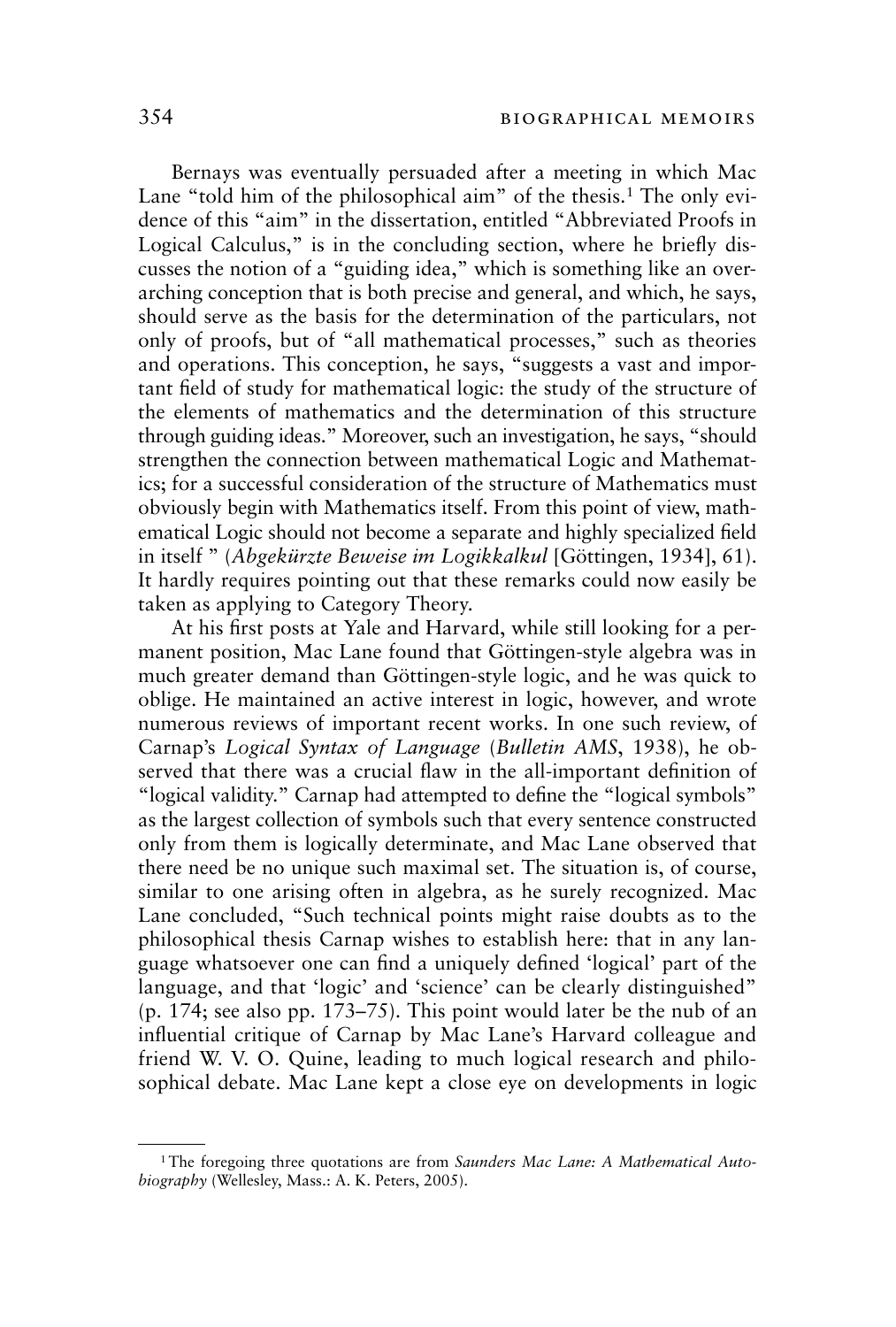

throughout his career, supervising several dissertations in the field, serving on the Council of the Association for Symbolic Logic, and, as a member of the National Academy of Sciences, nominating Gödel for the National Medal of Science. He even accepted the award for him from President Ford when Gödel was too ill to accept it in person. A late chapter in Mac Lane's involvement with logic was opened in the 1960s by F. W. Lawvere's pioneering work on applying category theory to logic, thereby relating it to other fields like algebraic geometry. Mac Lane took a keen interest in this work and became a great supporter of it: conducting research; organizing seminars; writing expositions; and lecturing on the subject around the world. He continued (into his eighties!) to pursue it with burning interest, supervising research (including my own), and eventually writing a book on toposes (with I. Moerdijk), which has become the standard textbook in the field. Thus Mac Lane concluded his career with a masterful return to the subject in which he began it, wielding the mathematical tools he had wrought in the interim to make a final contribution to logic. No biographical note about Saunders Mac Lane would be complete without a few words about the great man's expansive character: his dignified and yet warm demeanor, his curious and generous intellect. He could be a stern and principled auditor, terrifying to many a young lecturer. But he also delighted in amusing listeners with tales of brushing up against Hitler at Weimar, and heckling Russell at Harvard. And there was the occasional song and, yes, the colorful jacket. He was an energetic swimmer, skier, and